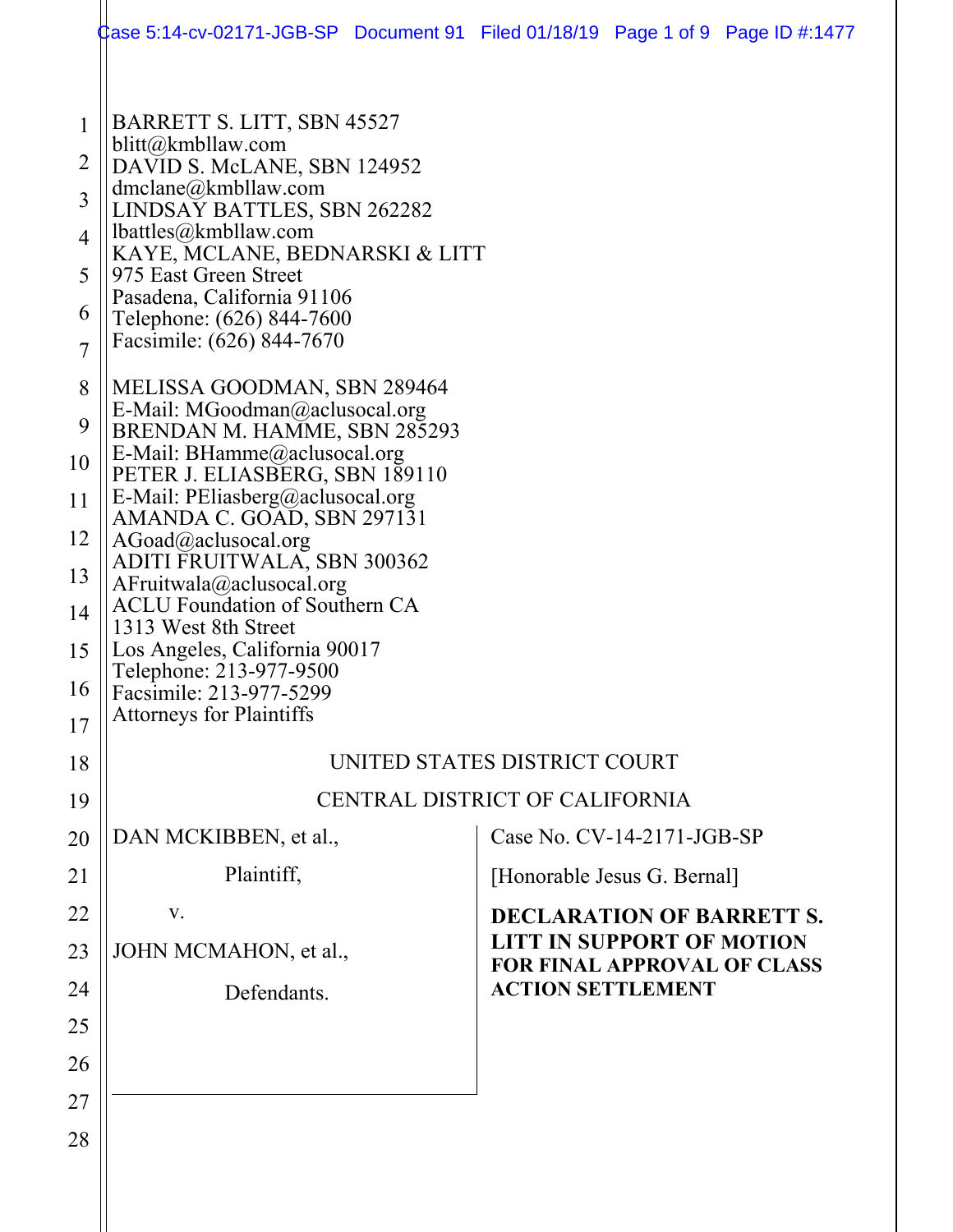## I**, BARRETT S. LITT**, declare:

1. This declaration is submitted in support of Plaintiffs' Motion for Final Approval of Class Action Settlement. The facts set forth herein are within my personal knowledge or knowledge gained from review of the pertinent documents. If called upon, I could and would testify competently thereto. I have previously filed declarations in this case in connection with Plaintiffs' motions for class certification, preliminary approval of settlement and attorneys' fees, whose contents are incorporated by this reference. Where specifically relevant to the current motion, I repeat information provided in earlier declarations.

2. Plaintiffs' counsel received extensive document discovery in this case, as well as informal discovery through information provided by the Defendants, and reviewed it to determine to what extent, if at all, Defendants had any policies addressing equal treatment and what the documents revealed about the practices in the ALT. The documents and informal discovery we believe supported Plaintiffs' contentions that GBT inmates 1) were automatically placed in the ALT if they self-identified as GBT; 2) that GBT inmates are at risk for their safety if admitted to the general population as openly GBT inmates because SBCSD did not have adequate plans or programs to ensure their safety; 3) had inadequate PREA protections in place to ensure the safety of PREAvulnerable, GBT inmates assigned to the general population; 4) were limited in their time-out-of-cell generally to an hour and a half per day when plaintiffs' counsel first investigated the ALT, and received substantially less time out of cell then general population inmates due to the fact they received their time out of cell based on their designation as ALT inmates and not based on their security classification like similarly situated general population inmates; 5) GBT inmates were denied the same work opportunities that were provided to similarly situated (by classification or sentencing status) general population inmates; 6) GBT inmates were denied the same programming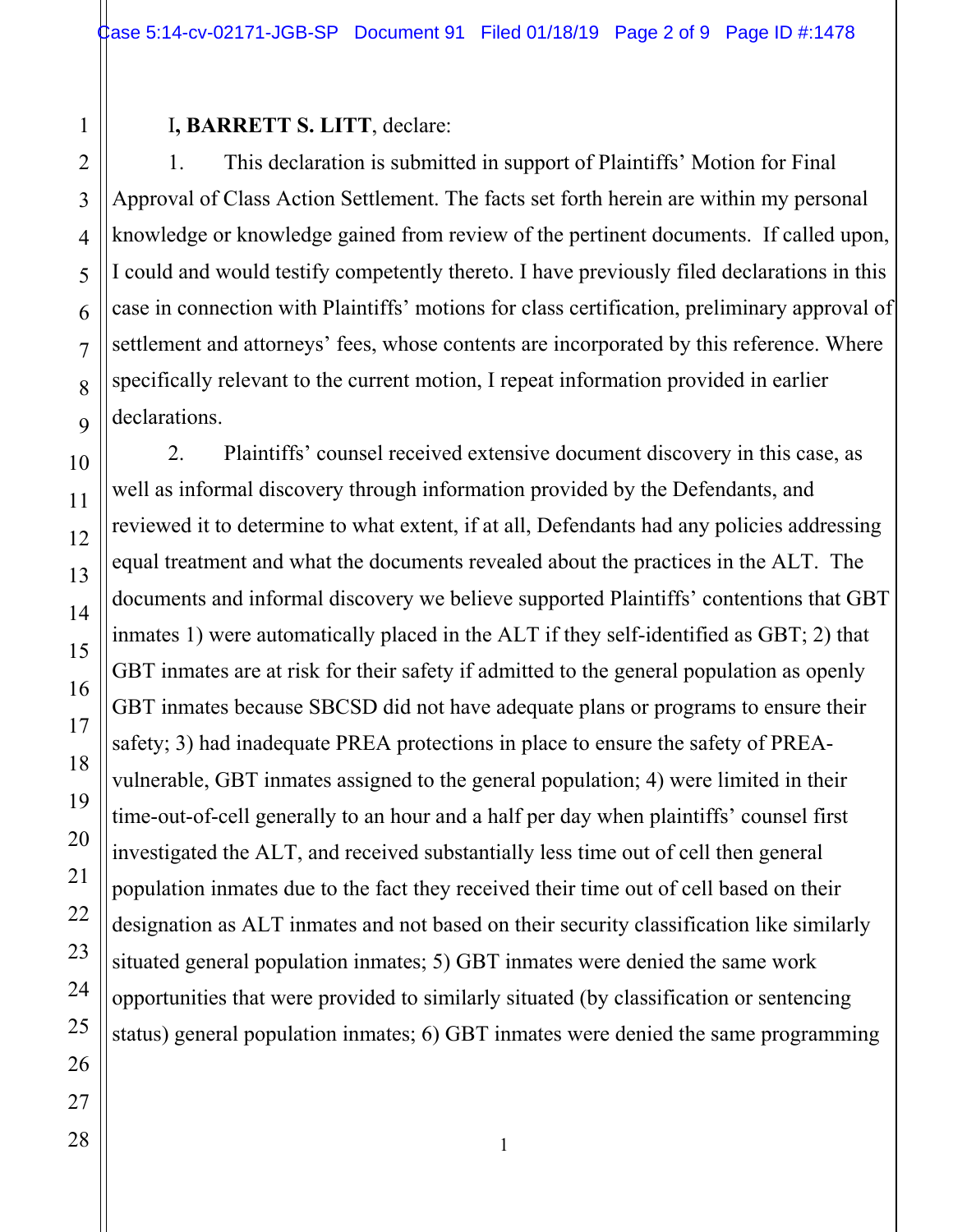1 2 3 4 5 6 7 8 9 opportunities<sup>1</sup> including in person classes, substance abuse programming and educational classes that were provided to similarly situated (by classification or sentencing status) general population inmates; and 7) a GBT inmates were denied a comparable range of religious services to those available to the general population. While there were factual disagreements on certain specifics, there was not disagreement on the basic fact that, for a long time, time out of cell had been disparate between ALT inmates and similarly situated general population inmates, and that ALT inmates had significantly less programming and work opportunities than did similarly situated general population inmates.

a. Plaintiffs' counsel reviewed the underlying discovery provided by the Defendants. There were no policies or other documents addressing how SBCSD was to ensure the safety of GBT inmates placed in the general population.

b. Similarly, there were no policies addressing mechanisms for securing the safety of inmates assessed to be vulnerable under PREA standards.

c. The documents provided by Defendants established that the norm for general population tier times was 8-12 hours out of cell per day for low level offenders (i.e., those with higher classification scores of 6-7) and were 4-6 hours out of cell per day for higher-level offenders (i.e., those with classification scores 3-5).

d. The documents provided by Defendants established that sentenced general population could work (if qualified) and participate in vocational training,

l

10

11

12

13

14

<sup>&</sup>lt;sup>1</sup> Programming opportunities include classes in anger management, thinking for change, living skills, parenting skills, substance abuse, an "In Roads" program only available to general population inmates at Glen Helen Detention Center, GED, high school diploma, literacy, automobile mechanics, bakery occupations, culinary/reading enrichment classes, computer skills, HVAC training, fire camp vocational training, employment readiness, and re-entry services.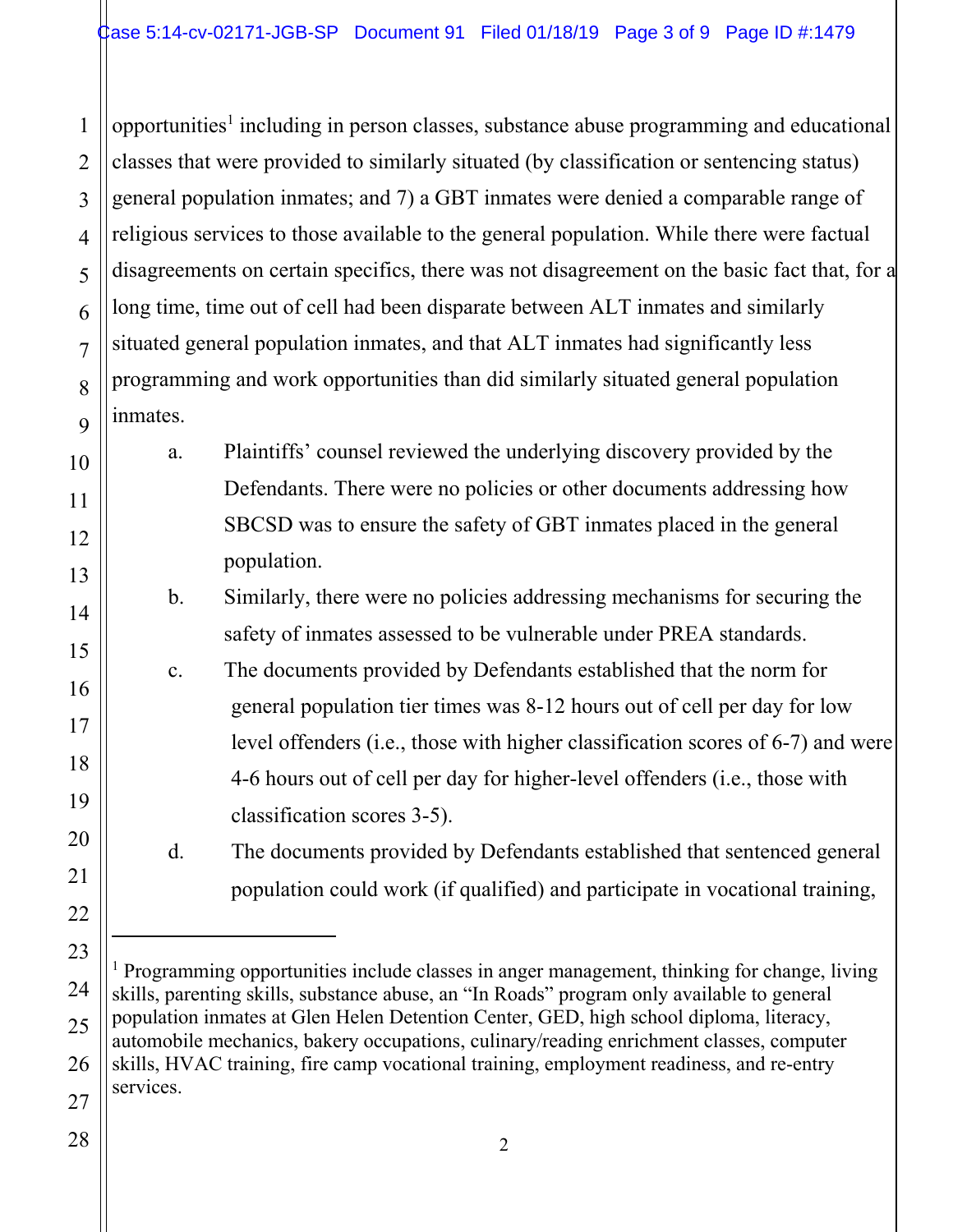and pre-sentenced general population inmates could act as volunteer workers (sometimes referred to as "trustees"), but there were no work or trustee positions for GBT inmates held in the ALT (except that, after complaints by Pedro Guzman, they created the one and only job for GBT inmates in the ALT, which had no vocational training component unlike work positions for general population inmates).

e. The documents provided by Defendants established that ALT inmates uniformly were unable to avail themselves of the various programs, including substance abuse classes (Alcoholics Anonymous and Narcotics Anonymous), GED classes, high school diploma classes, educational classes, the in-person format of "INROADS" program courses offered to inmates at the Glen Helen Detention Center, all of which were available to similarly situated general population inmates.

f. The documents provided by Defendants established that general population inmates had a variety of religious services available to them in contrast to the limited ones available to GBT inmates in the ALT.

Defense counsel provided informal supplemental discovery addressing issues in the litigation and providing information about general population conditions as well as conditions in the ALT, as well as numerous policy materials.

3. The parties held three in person settlement conferences before the Hon. Carla Woehrle (Ret.), as well as numerous discussions among or between counsel for the parties and Judge Woehrle. In addition, counsel for the parties met on several occasions to reach agreement on the Injunctive Relief terms. From early in the case, the parties entered into settlement negotiations with the assistance of Hon. Carla Woehrle (Ret.), as well as numerous discussions among or between counsel for each side and Judge Woehrle. Numerous mediation sessions were held, both with Magistrate Judge Woehrle and directly between the parties. Agreements were reached in phases – first injunctive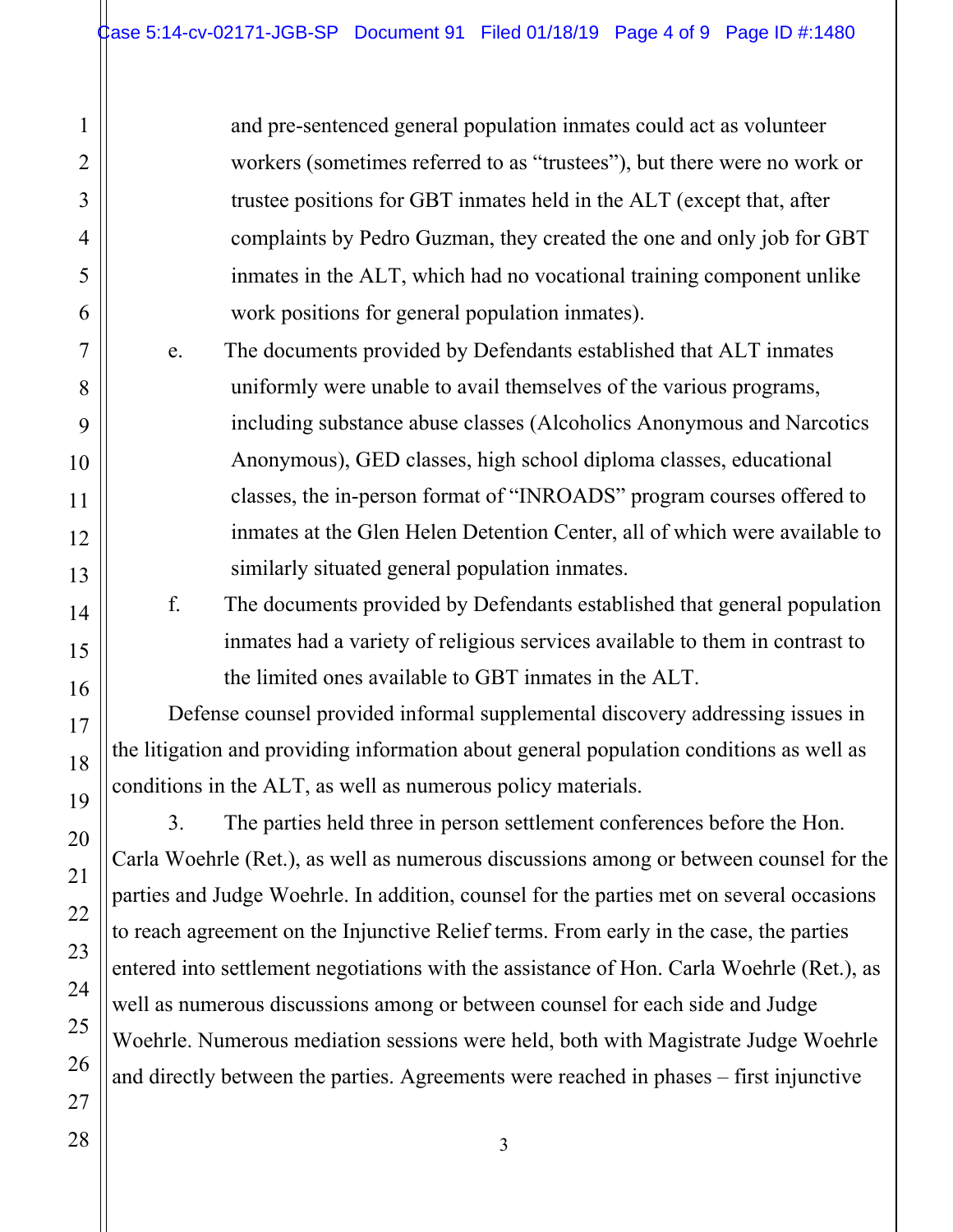relief, then the damages class fund and finally attorney's fees (which were the subject of a mediator's proposal). Judge Woehrle was involved at each stage.

4. In addition, counsel for the parties met on several occasions to reach agreement on the Injunctive Relief terms. Agreements were reached in phases – first injunctive relief, then the damages class fund and finally attorney's fees (which were the subject of a mediator's proposal). Judge Woehrle was involved at each stage. After extensive arms-length negotiations, the parties reached a settlement, which is contingent on this Court's approval. That settlement was the product of a mediator's proposal made by Judge Woehrle.

5. The agreed upon attorney's fees of \$1,100,000 (including certain costs) were independently negotiated with the assistance of Judge Woehrle. Plaintiffs' lodestar amounted to approximately \$2.5 Million or more **before** the work involved in conferring with the class representatives, finalizing the settlement agreement and filing all the necessary pleadings. Even if the hours were discounted by 10% for duplication of effort, and rates were cut 20%, the lodestar would approach \$2 Million when all the work is completed. Thus, the attorneys agreed to a very substantial discount beyond any reasonable assessment of a reasonable fee award and did so to advance the interests of the class, particularly the injunctive relief class, due to what Plaintiffs' counsel considered a model injunctive relief remedy. See Motion for Attorneys' Fees and accompanying exhibits for further details. Doc. 86.

6. The proposal for incentive awards was at Class Counsel's initiative, and no discussion or agreement regarding incentive awards occurred with the Named Plaintiffs until the proposed settlement was reached, and the proposed incentive awards to each Named Plaintiff reflects counsel's assessment (after discussion with each of the class representatives) of the contribution of various individual Class Representatives. While there is a larger than normal number of class representatives, that is due to Class Counsel's judgment that there were several categories of class representatives needed in order to include people in custody with standing to seek injunctive relief, as well as

4

1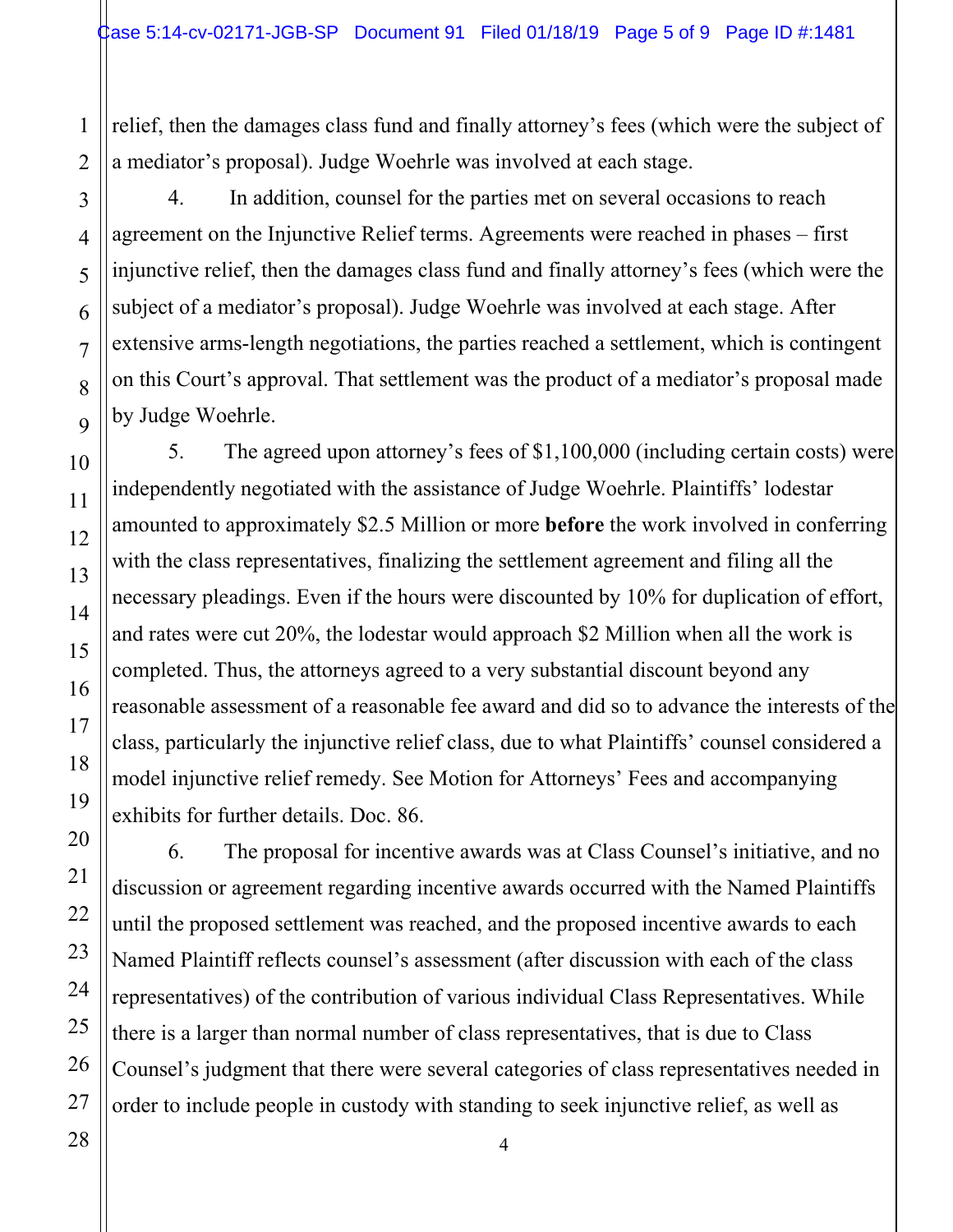people not in custody in order to have damages class representatives who were not subject to PLRA restrictions. It was also Class Counsel's judgment that they needed a larger than usual number of class representatives due to the variety of deprivations at which the Complaint was aimed (e.g., drug treatment, mental health treatment, education, work opportunities, religious programming), for each of which it was important to have a class representative who personally experienced that deprivation, as well as to encompass the perspectives of both gay/bisexual men and transgender women who spent time in the ALT. These figures are well within the range of acceptable incentive payments to class representatives for which the Court has discretion in recognition of work done on behalf of the class and in consideration of the risk undertaken in bringing the action.

Here, all Plaintiffs were (either at the time of the filing of the complaint or previously) in San Bernardino custody. Those who were presently in custody obviously took a risk of retaliation, and those not in custody were still at risk of re-arrest and retaliation in that event. All Named Plaintiffs put their names out in the public arena. Plaintiffs' counsel spent dozens of hours interviewing primarily class representatives (and secondarily other class members) while they were in custody, potentially increasing their risk and their personal participation in the litigation.

7. The settlement and injunctive relief agreement provide that policies will be agreed to between the parties, with the court retaining jurisdiction to resolve differences if they cannot be agreed to. Settlement Agreement,  $\P$  15; Injunctive Relief Agreement  $\S$ 9.1. The parties have agreed that Defendants will begin implementing the Order as soon as the Order of Approval is entered. Regarding the policies to be developed, the parties have also agreed San Bernardino will provide draft policies within 60 days of the effective date of the settlement (which is the date the order is entered since there are no objections, at least to date, and thus no potential appeal). After receipt of the proposed policies, plaintiffs will respond in writing within 45 days. The parties will then meet on one or more occasions in an effort to resolve any differences of opinion. If there remain unresolved issues after six months from the effective date of the settlement, they shall be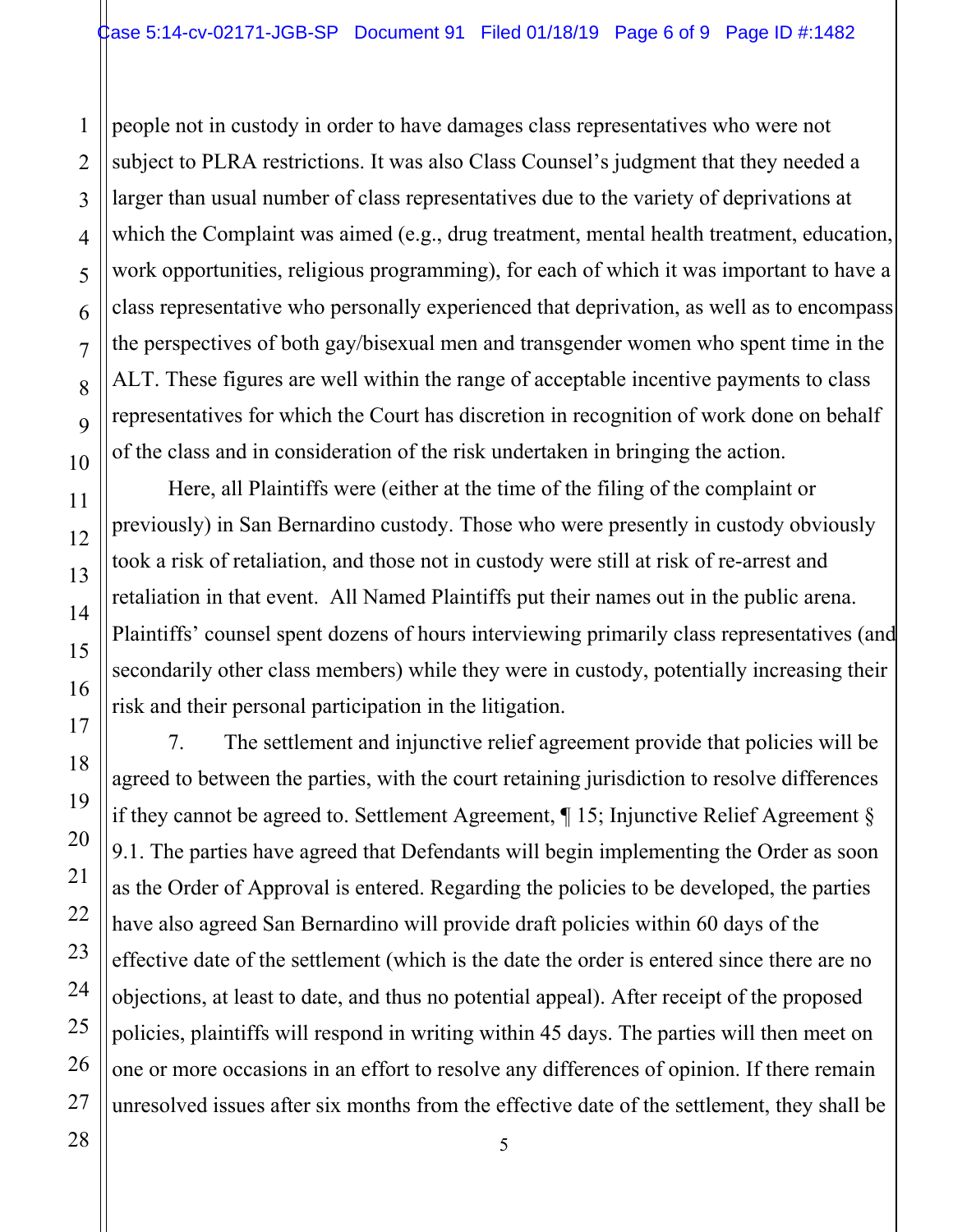brought to the court's attention by a joint status report setting out the issues and each side's position (along with any relevant documents). The status report shall request a hearing date for the court to resolve the outstanding issues. These provisions are contained in the proposed Final Approval Order.

8. Although we sent out more requests for bids, we obtained bids from two experienced class action administrators – KCC and JND Legal Administration. (Others declined.) Both are experienced administrators, and I have used both in other cases. The more cost-effective bid came from JND, which we chose as the Administrator. The class notice advised the class that the maximum estimated cost of the class administration, including everything, was \$40,000 (which, based on the information we have received from JND, is their final request). When added to the proposed \$60,500 in incentive awards and the estimated \$36,304.49 for expert/ consulting and mediation costs, the Class Damages Fund amounts to approximately \$813,195.51 for distribution under the class formula, an average (mean) payout of in the range of \$1200-1300 if all class members filed claims. (How much for individual class members will of course vary depending on the length and timing of custody and other factors.) This figure assumes that every class member files a claim, which experience shows does not happen. In my experience in settling several jail class actions, a claims rate of 20% is generally considered good. In this case, the claims rate is in the 25% range. This means that the average (mean) payout to claiming class members is in the \$4000-\$5000 range, which compares very favorably with jail strip search and over-detention settlements.

9. In general, smaller class sizes such as this result in higher average settlements than larger ones. Even factoring that in, this is a favorable settlement. For example, the *Williams* and *Craft* over-detention and strip search settlements mentioned in my previous declarations resulted in an average payout of under \$1000 for illegal overdetentions and/or strip searches. The *Barnes* settlement, also mentioned in my previously filed declarations, is not yet fully tallied, but will likely result for illegal over-detentions and strip searches in an average recovery of \$2000-\$2500 for class members. The protest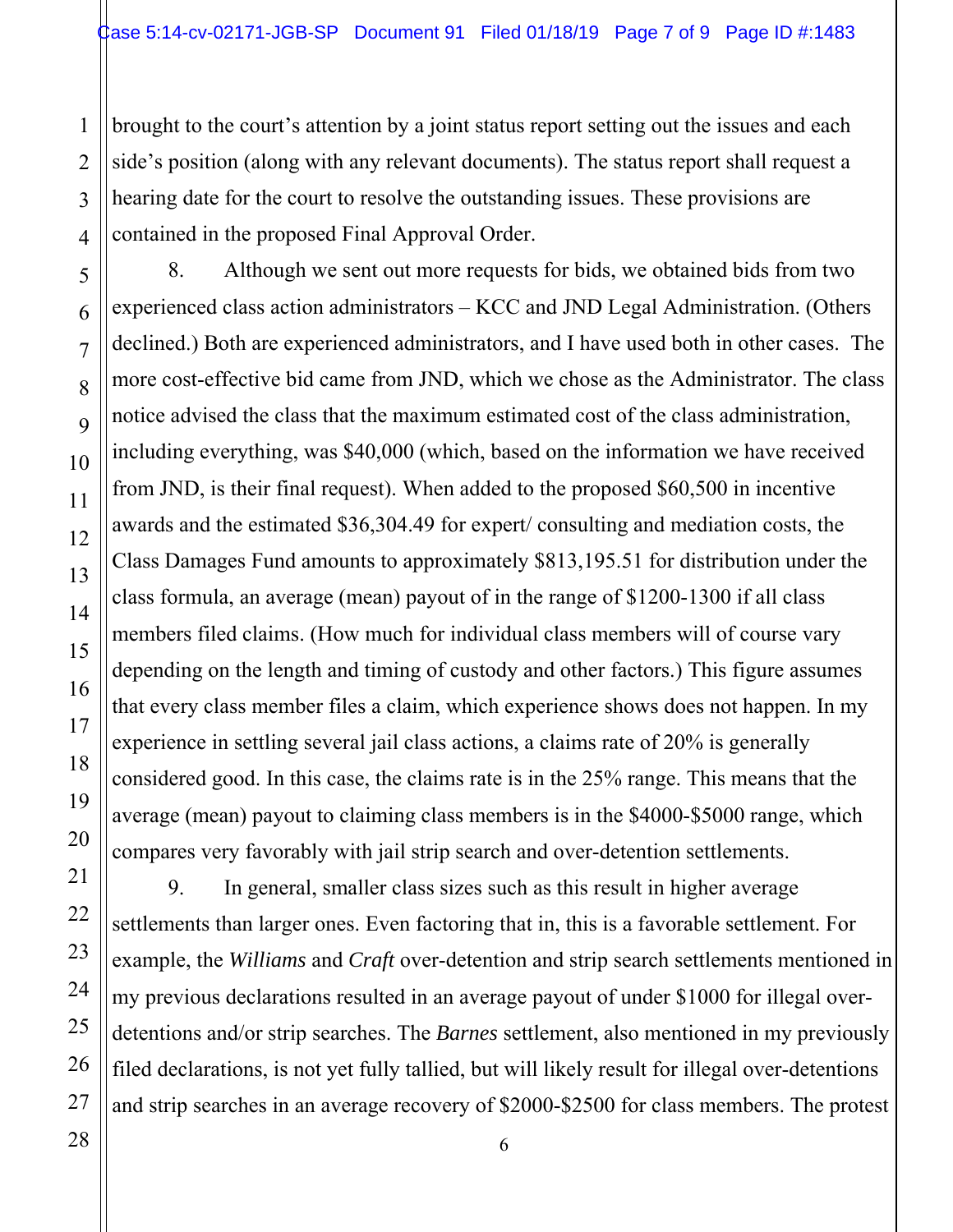cases mentioned in my previously filed declarations (*MIWON* and *Aichele*) generally resulted in higher average returns, but that was for smaller classes and included compensation for illegal arrests, and the illegal refusal to release people (none of whom were ever charged) on their Own Recognizance.

10. Plaintiffs' counsel consider the recovery for the class good but not exceptional. Assuming an average recovery of approximately \$3000 for claiming class members, this is nearly the amount of minimum statutory damages under California Civil Code § 52.1. While, if Plaintiffs were to prevail, class members would be entitled to damages, it is difficult to assess a likely recovery at trial; it is difficult to assess how many class members would come forward if individual damages trials were required; and there would be extensive litigation over the applicability of Civil Code § 52.1. As mentioned above, Plaintiffs' counsel conclude that this settlement compares well with other jail class action settlements.

11. There are some late claims. Plaintiffs' counsel was contacted by one of the class representatives currently in custody in Los Angeles County Jail; this class representative learned that there were some class members there who did not receive the class notice. It is our understanding that they will be filing late claims, and there may be some others as well. Plaintiffs' counsel recommend that they be accepted through the date of the Final Approval Hearing given the relatively high recovery per class member and the fact that at least some of these claimants only recently learned of the settlement.

12. Plaintiffs filed the motion for attorneys' fees on September 18, 2017, as required by this Court's Preliminary Approval Order. That motion provided lodestar cross-check information through August 31, 2017. Substantial additional work has occurred since then and is ongoing. Since Plaintiffs have agreed to a flat fee far below lodestar, there is no need to provide a full summary. Plaintiffs estimate that the additional fees beyond those contained in the motion for fees will ultimately add between \$100,000- \$125,000 to the lodestar.

I declare under penalty of perjury that the foregoing is true and correct.